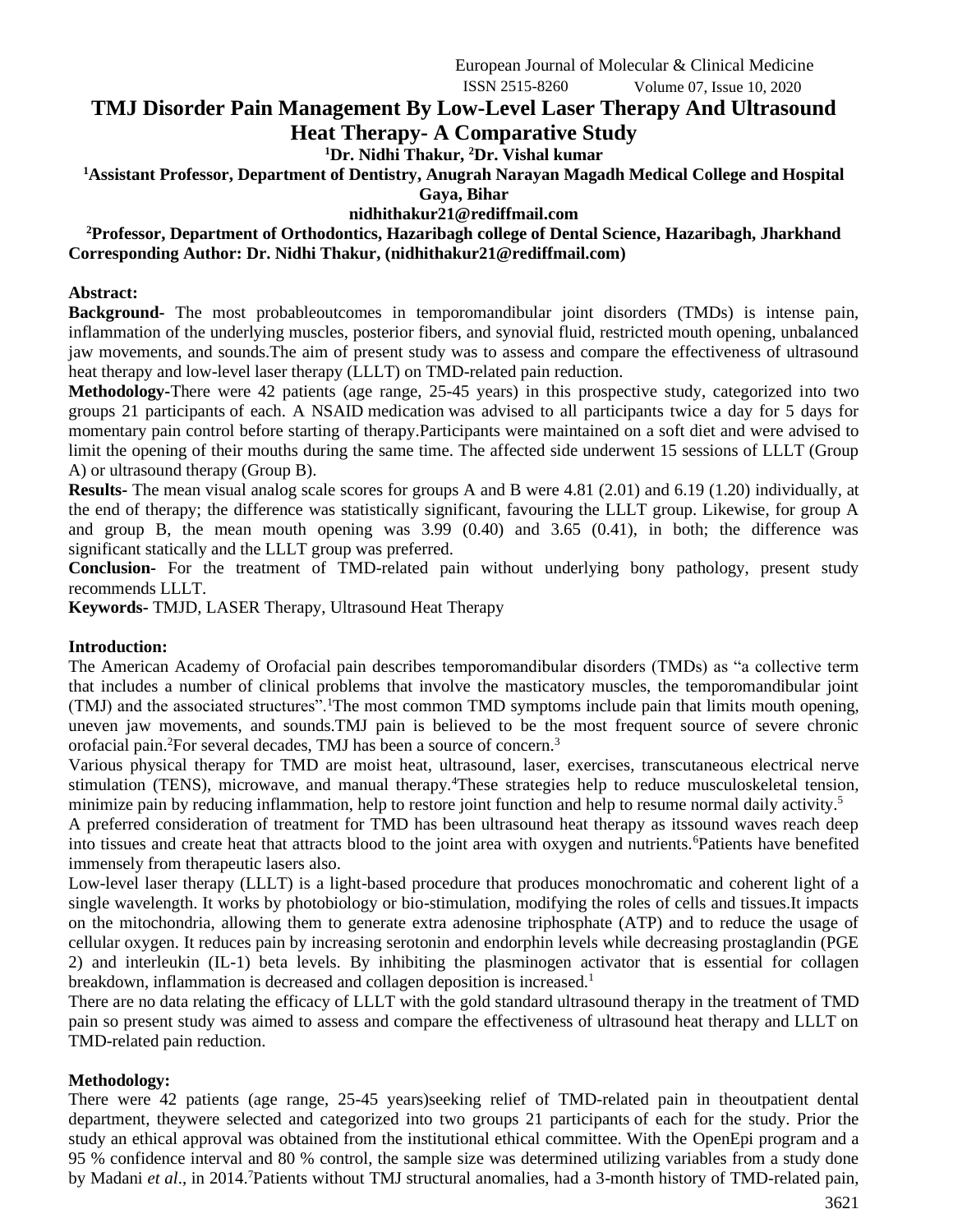### European Journal of Molecular & Clinical Medicine ISSN 2515-8260 Volume 07, Issue 10, 2020

not on antidepressants, and willing to undergo therapy were included for the study. An informed written consent was also obtained from the participants.

Prior to the start of the intervention, for pain control the participants were given an analgesic (Tab Myospaz Forte) twice daily for 5 days. The participant was advised to eat a soft diet and limited mouth opening throughout the period. If the pain continued after five days, then these patients were chosen for the research. The participants were divided into two groups: group A (LLLT) and group B (ultrasound heat therapy) using the sequential numbering with opaque sealed envelope (SNOSE) technique. 15 sessions were granted to each category (one on alternate days).

Participants rated their pain prior to therapy using a visual analog scale (VAS) ranging from 0-10, where a score of 0 represented no pain and a score of 10 showed the worst pain. By using a flexible millimeter ruler at the incisal edge of the maxillary central incisor that is the most vertically oriented and measured vertically to the labio-incisal edge of the opposing mandibular incisor to assess the pre-therapy mouth opening.

**Group A-** By using single handheld probe of type Class III B and Class 2M laser machine (Silberbauer®) with a wavelength of 660 nm, O/P 60 wM, laser light was delivered for 3 minutes at 2.2 Joules / minute directly over the TMJ. The probe was positioned directly perpendicular to the skin at the middle of the upper part of the joint, approximately 1 cm in front of the tragus.<sup>7, $\frac{3}{8}$ </sup>

Group B-By using a coupling agent for 10 minutes/session at 1.8w/cm<sup>2</sup> the ultrasonic therapy was carried out. In the continuous mode, a Bionics Innovation Unit was used at a frequency of 1 MHz and a wavelength of 1.5 mm.<sup>1</sup>

Participants were maintained on a soft diet and were advised to limit the opening of their mouths during the same time. The data were analyzed by using t-test on SPSS 23.0 software by keeping significance level at p<0.05.

### **Results:**

The study had 22 females and 20 males aged 25-45 years (mean age  $37\pm$  2.13 years) participants. Pre-treatment, VAS-rated pain ranged from 5 to 9 for group A and from 6 to 9 for group B.For group A and group B, the mean pre-therapy VAS score was 8.09 (1.37) and 7.47 (0.98), accordingly, without any statistically significant difference between the two groups (1.68, p> 0.05). Post-treatment, VAS-rated pain varied from 2 to 6 in group A and 6 to 9 in group B. The mean VAS score was 4.81 (2.01) and 6.19 (1.20), respectively, in group A and B. A significant difference was observed in the contrast of post-therapy VAS scores between the two groups (2.70, P < 0.001).A significant difference was detected between both pre- and post-treatment VAS scores in group A (3.78, P < 0.005) and group B  $(6.17, P < 0.001$ ; Table 1) was shown in the intergroup correlation.

| <b>Groups</b>                                                 | Pre-therapy         | Post-therapy          | <b>Pre- vs Post-therapy</b><br>comparison<br>(Intragroup) t statistic<br>(p-value) |
|---------------------------------------------------------------|---------------------|-----------------------|------------------------------------------------------------------------------------|
| <b>Group A</b><br>$n = 21$ (LLLT)                             | 8.09 (1.37)         | 4.81(2.01)            | 3.78 ( $P < 0.005$ )*                                                              |
| <b>Group B</b><br>$n = 21$ (Ultrasound)                       | 7.47(0.98)          | 6.19(1.20)            | 6.17 $(P < 0.001)$ <sup>*</sup>                                                    |
| A vs B<br>(Intergroup<br>comparison)<br>t statistic (p-value) | 1.68 ( $P > 0.05$ ) | 2.70 ( $P < 0.001$ )* |                                                                                    |

| <b>Table1: Comparison of VAS score for pain</b> |  |  |
|-------------------------------------------------|--|--|

## \*Statistically significant

Pre-treatment, mean mouth opening was 3.85 (0.44) and 3.61 (0.44) separately in group A and B, and no significant differences were observed between the two groups (1.76,  $P > 0.05$ ). The mean opening of the mouth in group A and B after therapy was 3.99 (0.40) and 3.65 (0.41), independently.The inter-group correlation of mouth opening values showed a statistically significant difference (2.72, P 0.001).There were no significant differences in the intra-group comparison of pre- and post-therapy mean values in group A (1.07, P > 0.05) and group B (0.30, P  $> 0.05$ ). (Table 2)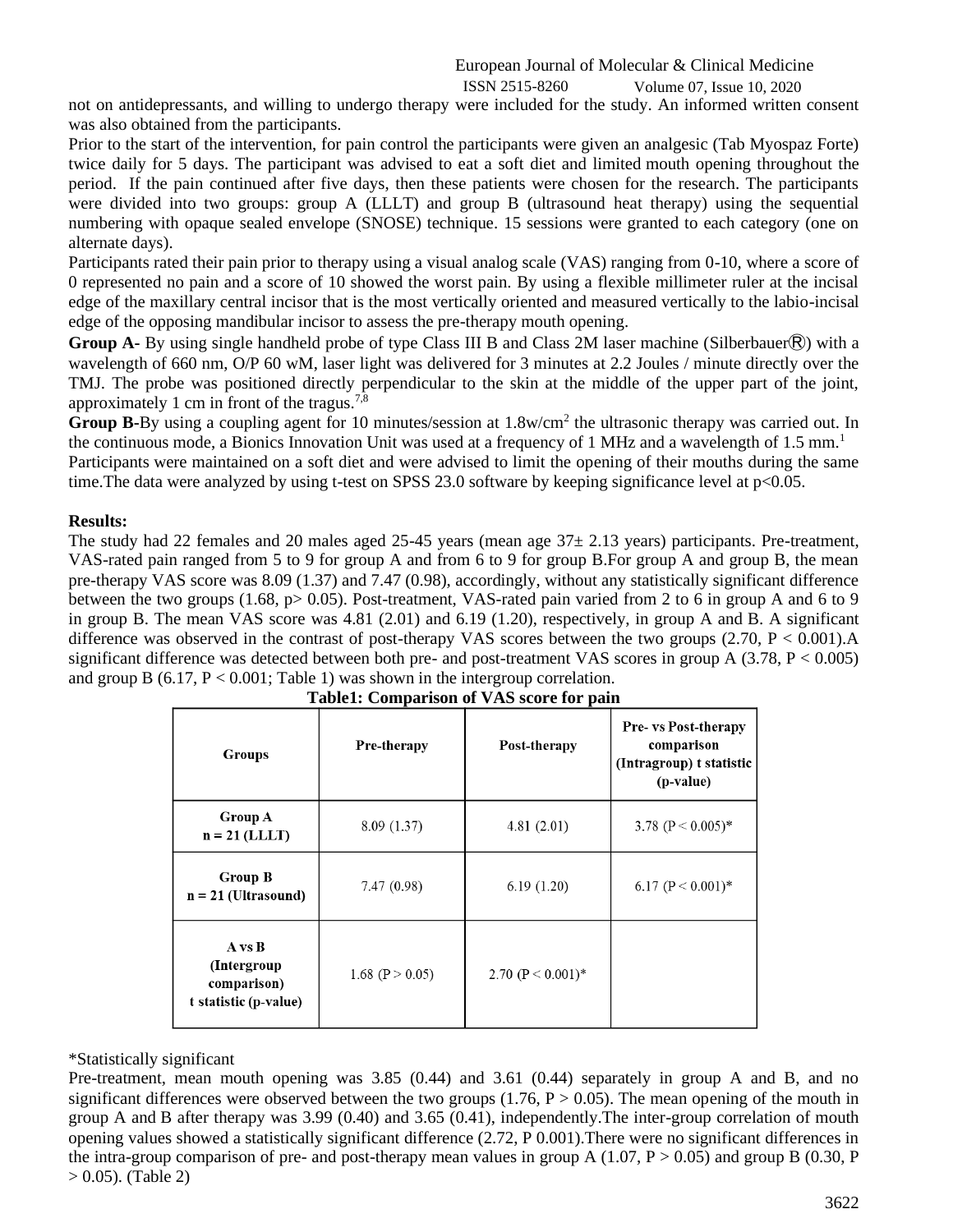| <b>Groups</b>                                                  | Pre-therapy         | Post-therapy          | Pre- vs Post-therapy<br>comparison<br>(Intragroup) t statistic<br>(p-value) |
|----------------------------------------------------------------|---------------------|-----------------------|-----------------------------------------------------------------------------|
| <b>Group A</b><br>$n = 21$ (LLLT)                              | 3.85(0.44)          | 3.99(0.40)            | 1.07 ( $P > 0.05$ )                                                         |
| <b>Group B</b><br>$n = 21$ (Ultrasound)                        | 3.61(0.44)          | 3.65(0.41)            | 0.30 ( $P > 0.05$ )                                                         |
| A vs B<br>(Intergroup)<br>comparison)<br>t statistic (p-value) | 1.76 ( $P > 0.05$ ) | 2.72 ( $P < 0.001$ )* |                                                                             |

**Table 2: Comparison of mouth opening**

\*Statistically significant

### **Discussion:**

TMD is now commonly accepted to include a number of conditions like TMJ pain, pain of masticatory muscle, or both. Chronic pain associated with TMD is frequently incorrectly located in the muscles of the TMJ and masticatory muscles and can be transferred to nearby nasal, cranial, facial and cervical regions.

The most probableoutcomes in temporomandibular joint disorders (TMDs) is intense pain, inflammation of the underlying muscles, posterior fibers, and synovial fluid, restricted mouth opening, unbalanced jaw movements, and sounds. Factors leading to TMD include occlusal disruptions and psychological causes.

Ultrasound therapy has often been favourite treatment for reducing TMD pain and inflammation.<sup>9</sup> Mast cells degranulate in response to the ultrasound, releasing arachidonic acid. This is a building block for prostaglandins and leukotriene synthesis. Inflammatory mediators are all of these.<sup>10</sup>The thermal and non-thermal properties of therapeutic ultrasound contribute to its therapeutic effects. Vibration that is similar to sound waves but at a higher frequency, outside the range of human ears, is used in this procedure. It penetrates the soft tissues as this acoustic energy is absorbed, causing molecules to vibrate under prolonged compression and rarefaction cycles.<sup>11</sup>The more intense ultrasound beams generate more frictional heat in the tissue. The heat produced is thought to increase tissue cell metabolism, which aids in soft tissue healing.<sup>12</sup> The sound waves induce tissue vibration at a strength of 1.25 w/cm2, causing heat in the treatment area and an increase in blood flow to the tissues.The increased blood flow transfers vital nutrients while also eliminating inflammatory exudates. When the inflammation subsides, the discomfort subsides. In addition, the permeability of the cell membrane to sodium is changed, which can alter the electrical activity or the threshold for pain.<sup>13</sup>

Ultrasound at the power levels used in this study was capable of heating human tissues and inducing biological effects. Thus, a fair degree of palliative care may be achieved either alone or in combination with other available conservative treatment modalities through the use of ultrasound therapy for therapeutic results in dentistry.<sup>13</sup>

LLLT is a newer medication to alleviate joint pain and inflammation that is gaining interest.<sup>14,15</sup> In this study, 21 patients were treated with LLLT. Since it relaxes the musculature, it offers pain relief. It also increases blood circulation and decreases palpation tenderness in stressed muscles.<sup>16</sup>

A comparison of pain VAS scores before and after treatment was made between the two groups (Table 2). Since the P-value was >0.05, both groups had identical pain levels, meaning that the random assignment of the two groups was successful.When the pre- and post-therapy VAS scores for both groups were compared, there was a statistically significant difference. However, the contrast between the two treatment groups for the post-treatment VAS pain score showed a statistically significant difference in favor of the LLLT group.This indicates that LLLT is more effective at managing pain than ultrasound therapy. LASER radiation induces membrane hyperpolarization, which then requires greater stimulation to stimulate the potential for cellular action.Furthermore, the analgesic impact of LASER radiation is related to a rise in beta-endorphin in the cerebrospinal fluid and a regularization of the inflamed tissue's telethermographic condition.17According to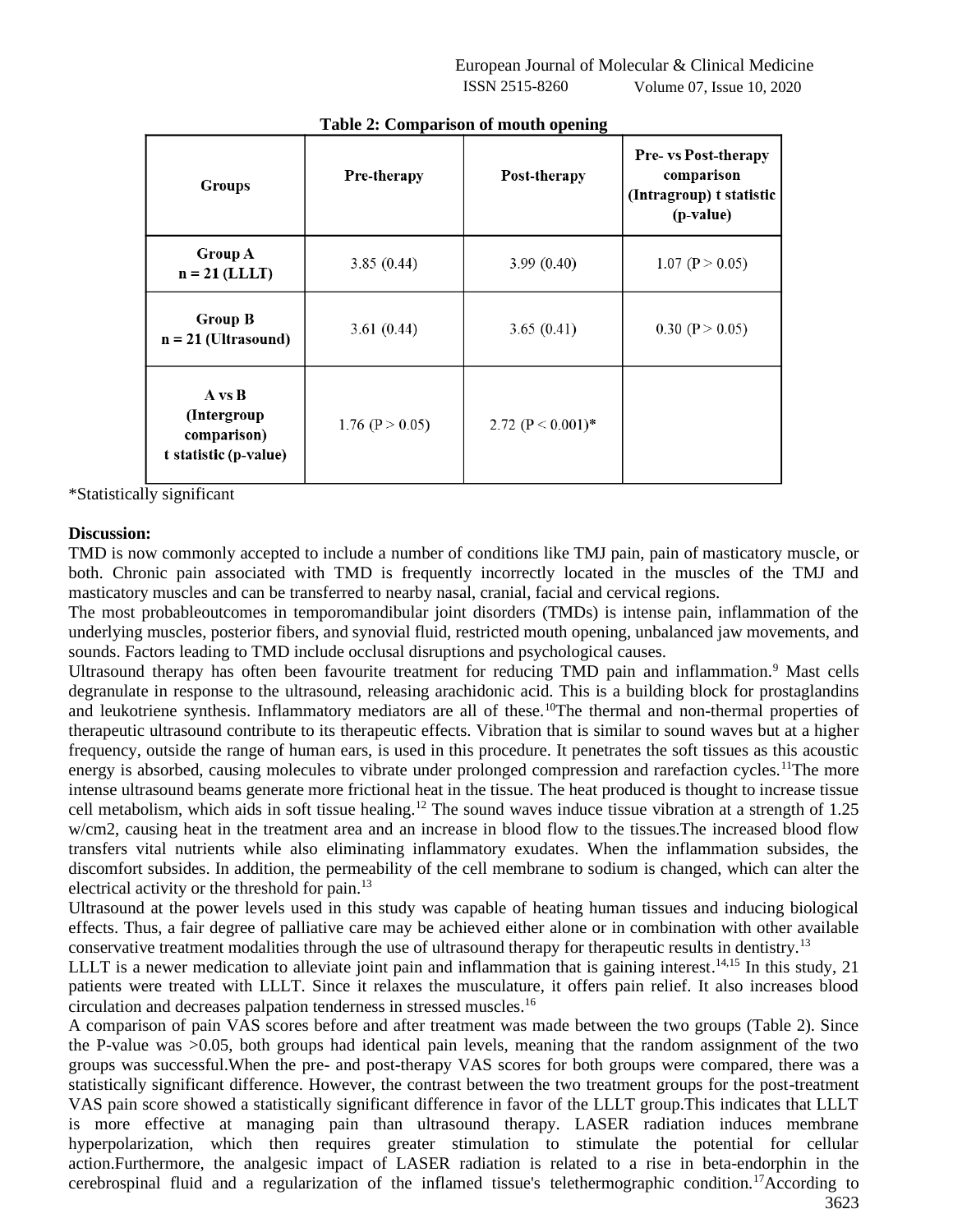Srivastava et al., LLLT has therapeutic benefits for patients, including quicker wound healing and pain relief, and is a safer care modality.<sup>18</sup>According to a systematic review of the effectiveness of LLLT in the treatment of TMD, it tends to be effective in reducing pain in TMD patients. It may be a feasible treatment choice for patients who want a non-invasive, complementary therapy.<sup>4</sup>Taher claimed that LLLT was the cure for TMJ pain; after treatment, patients were pleased and pain relief was reported.<sup>19-22</sup> The use of LLLT in the treatment of TMJ pain has been suggested.<sup>20</sup>

In both groups, the mouth opening was assessed. Group A had a wider mouth opening during therapy than Group B. The biochemical effect of the LASER light may boost vessel growth by stimulating the development of vascular endothelial growth factor and the conversion of adenosine monophosphate to nitric oxide.This results in a decrease in discomfort and therefore an improvement in the opening of the mouth.<sup>22, 23</sup> This indicates that LLLT is healthier than ultrasound therapy for mouth opening.

In conclusion, the present research suggests LLLT with no underlying bony pathology to treat TMD-related pain. A long-term multicenter randomized controlled trial, on the other hand, would help to validate our results.

### **References:**

- 1. Scrivani SJ, Keith DA, Kaban LB. Temporomandibulardisorders. N Engl J Med 2008; 359: 2693-705.
- 2. Rahimi A, Rabiei S, Mojahedi SM, Kosarieh E. Applicationof low level laser in temporomandibular disorders. J LasersMed Sci 2011; 2: 165-70.
- 3. Grossmann E, Tambara JS, Grossmann TK, de SiqueiraJT. Transcutaneous electrical nerve stimulation for temporomandibularjoint disorder. Rev Dor São Paulo 2012; 13:271-6.
- 4. Shukla D, Muthusekhar MR. Efficacy of low-level lasertherapy in temporomandibular disorders: A systematicreview. Natl J Maxillofac Surg 2016; 7: 62-6.
- 5. Draper DO. Facts and misfits in ultrasound therapy: Stepsto improve your treatment outcomes. Eur J Phys RehabilMed 2014; 50: 209-16.
- 6. Baker KG, Robertson VJ, Duck FA. A review of therapeuticultrasound: Biophysical effects. Phys Ther 2001; 81:1351-8.
- 7. Madani AS, Ahrari F, Nasiri F, Abtahi M, Tunér J.Low-level laser therapy for management of TMJosteoarthritis. Cranio 2014; 32: 38-44.
- 8. Cairns BE. Pathophysiology of TMD pain basic mechanismsand their implications for pharmacotherapy. J OralRehabil 2010; 37: 391-410.
- 9. Panga SR. Diagnosis and treatment modalities for temporomandibulardisorders (Part I): History, classification,anatomy. Int J Prosthodont Endod 2011; 1: 186-91.
- 10. Rashid A, Matthews NS, Cowgill H. Physiotherapy in themanagement of disorders of the temporomandibular joint:a national United Kingdom survey. Br J Oral MaxillofacSurg 2013; 51: 52-7.
- 11. Singh R, Rao K, Anap D, Iyer C, Khatri S. The shortterm effect of TheraBite®on temporomandibular dysfunction:A case study. J Palliat Care Med 2013; 1: 1-4.
- 12. Sellani G, Fernandes D, Nahari A, de Oliveira MF, ValoisC, Pereira WC, et al. Assessing heating distribution bytherapeutic ultrasound on bone phantoms and in vitrohuman samples using infrared thermography. J TherUltrasound 2016; 4: 13.
- 13. Koneru J, Alaparthi R, Yalamanchali S, Sudhakara ReddyR. Therapeutic ultrasound the healing sound and itsapplication in oral diseases: The review of literature. JOrofac Science 2012; 4: 3-6.
- 14. Emshoff R, Bösch R, Pümpel E, Schöning H, Strobl H.Low-level laser therapy for treatment of temporomandibularjoint pain: a double-blind and placebo-controlledtrial. Oral Surg Oral Med Oral Pathol Oral Radiol Endod2008; 105: 452-6.
- 15. Kulekcioglu S, Sivrioglu K, Ozcan O, Parlak M. Laserin temporomandibular disorder. Scand J Rheumatol 2003; 32: 114-8.
- 16. Piva JA, Abreu EM, Silva Vdos S, Nicolau RA. Effectof low-level laser therapy on the initial stages of tissuerepair: basic principles. An Bras Dermatol 2011; 86: 947-54.
- 17. Chow RT, David MA, Armati PJ. 830 nm laser irradiationinduces varicosity formation, reduces mitochondrialmembrane potential and blocks fast axonal flow in smalland medium diameter rat dorsal root ganglion neurons:implications for the analgesic effects of 830 nm laser. JPeripher Nerv Syst 2007; 12: 28- 39.
- 18. Sayed N, Murugavel C, Gnanam A. Management of temporomandibulardisorders with low level laser therapy. JMaxillofac Oral Surg 2013; 13: 444-50.